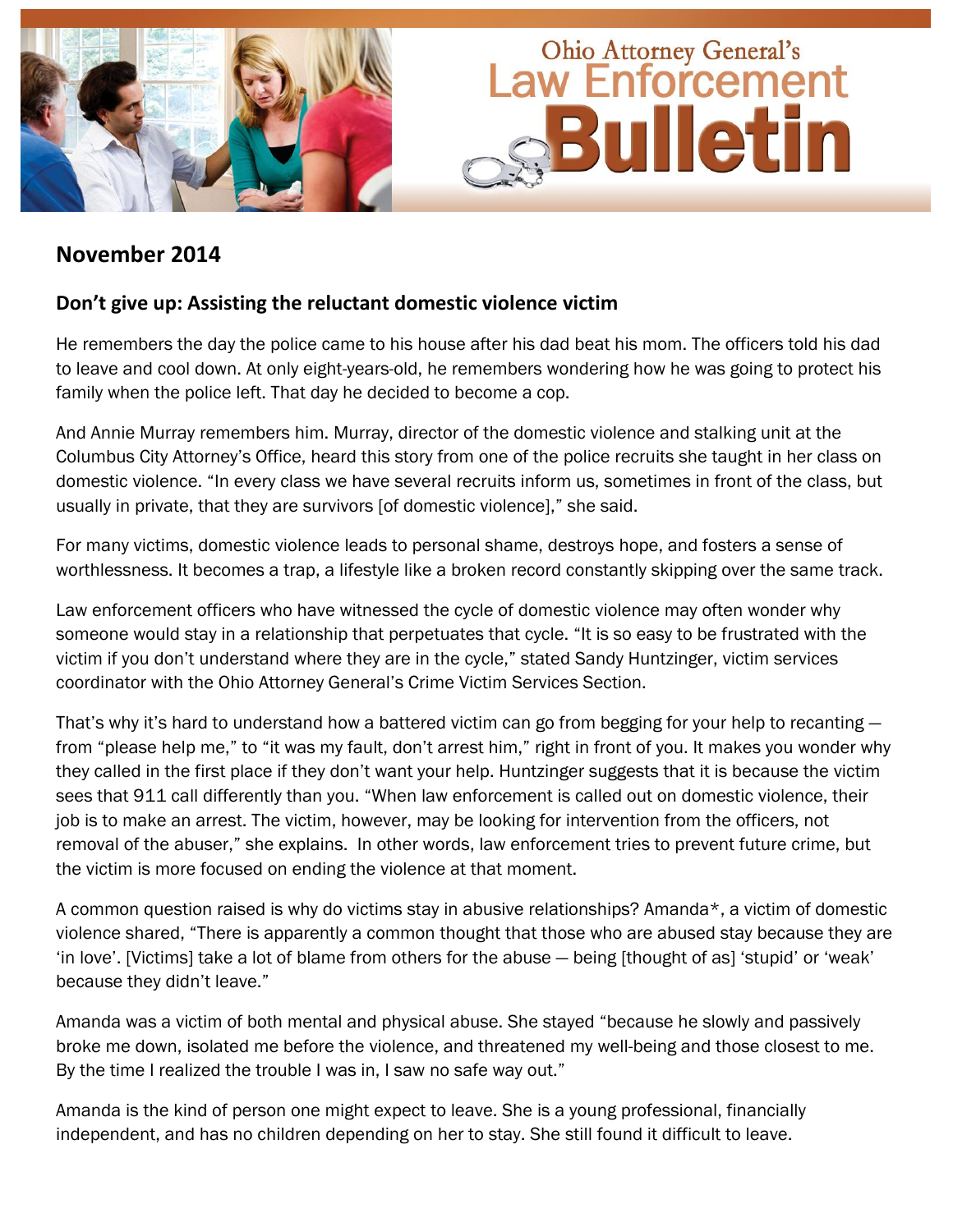By contrast, many victims are financially dependent on their abusers or terrified for their children. Victims with little money may not have a place to go or a way to sustain their family. When this happens, the prospect of the abuser going to jail — and losing the financial support the victim needs — can be more intimidating than staying with the abuser. "When the partner goes to jail, it disrupts the victim"s life, impacting things like finances, transportation, and child care," stated Huntzinger.

Law enforcement officers are not social workers and can"t make every victim see that he or she should leave. But you can choose not to give up on any of them, no matter how many times they recant or go back to their abuser. Whether or not you can make an arrest, there are several ways to help victims.

First, let the victim know there are people on the outside paying attention. It may be that the interview is the only time the victim tells the story, making you the only person to ever hear it. "Of course, law enforcement officers are not psychologists or counselors, but sometimes they are the only outside contact an abused person might have to get help," said Amanda.

Huntzinger shared that one of the officers she regularly works with "tells the perpetrator, in front of the victim, that he believes the perpetrator did in fact harm the victim. Then he tells the victim, in front of the perpetrator, that they don"t deserve to be treated in that manner." By making a statement like this, it reinforces that someone on the outside does care.

Second, ask probing questions when talking to the victim. "Remember, the victim may be at the peak of trauma when you arrive and is unable to clearly articulate what happened," said Huntzinger. "Give time for the context of the situation to be revealed." Asking more questions of the victim also sends a message to the abuser that you are interested in finding out more. Even though an arrest may not happen that particular day, they are put on notice you are watching.

Third, involve a victim advocate. "It is an advocate"s job to be the social worker, connect the victim to resources, help develop a safety plan, and figure out where the victim is in the process," shared Huntzinger. Every county has a victim witness advocate program. Get business cards from advocates and pass them out to victims. Even if they are not ready to call, they"ll have the number when they are. "The sooner a victim works with a victim advocate, the faster they can get out of the cycle of abuse," added Murray.

Lastly, get trained about domestic violence (DV). Staying up-to-date on legal changes, tactical response, and resources available in the community will help you protect yourself and provide assistance to a victim. By understanding the cycle of violence and providing resources for assistance, you could save a life.

As law enforcement, just by showing up you may be a victim"s best hope for survival. Murray recalled when one recruit came up after training and told her, "You guys put my dad in jail for DV. That gave me and my mom time to get away. You saved me."

Written by:

Jennifer Anne Adair Deputy General Counsel for Law Enforcement Initiatives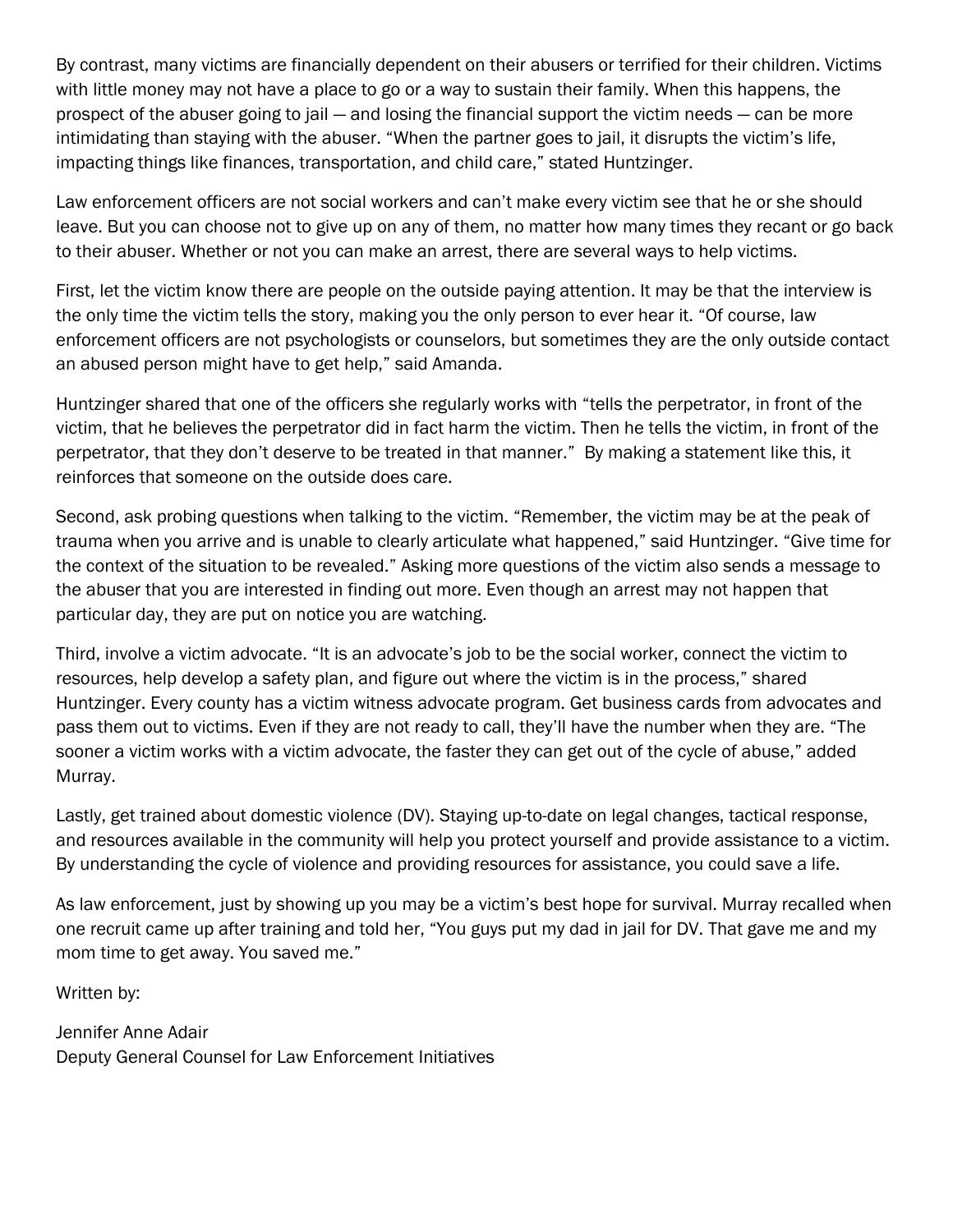## Proper Protocol (Warrant Affidavit: Trash Pulls and Stale Information): *State of Ohio v. Goble*

Question: Have you established probable cause for a search warrant by only the mention of one trash pull and information from several years ago?

Quick Answer: No. Facts that are stale and/or are not corroborated do not establish probable cause for a search warrant.

## *[State of Ohio v. Goble](http://www.sconet.state.oh.us/rod/docs/pdf/6/2014/2014-ohio-3967.pdf)*, Sixth Appellate District, Huron County, Sept. 12, 2014

Facts: In July of 2013, law enforcement executed a warrant to search the residence of Eddie Goble finding containers of marijuana leaves and seeds, pipes, and a hidden room with marijuana growing material. The warrant was based on alleged marijuana cultivation and trafficking. No plants were discovered.

The search warrant was based on two sets of facts. First, in 2010 a knock and talk was performed at Goble"s residence. Goble gave officers consent to search his home. Marijuana and grow equipment were seized. Goble told law enforcement that he would continue to grow for his own personal use. No charges were filed as a result of this seizure. Second, in July of 2013, law enforcement received an anonymous complaint about a possible grow operation at Goble"s residence. The next day a trash pull was done from the curb of Goble"s home. Inside, law enforcement found marijuana stems, marijuana roaches, and a prescription bottle with Goble"s name and address.

Following the search warrant, Goble filed a motion to suppress. He argued that the warrant lacked probable cause based on the single trash pull and information from 2010.

#### Importance:

*Stale Information:* An affidavit for a search warrant must be based on probable cause and present timely information. The key question is whether your facts get to the conclusion that the thing you are searching for is probably at the location—right now. Although there is no time when information becomes stale, the older the information is, the more it must relate to or corroborate a recent event. Whether information is stale depends on the nature of the crime, the criminal, the thing to be seized, and the place to be searched. In this case the affidavit provided 3-year-old information that was neither related to nor corroborated a recent investigation. The statements made three years prior, although about the same topic, did not provide probable cause that there was a current grow operation happening in the residence. As a result, the information was stale and did not provide probable cause for the warrant.

*Single Trash Pulls:* A single trash pull is not sufficient when it is the only evidence offered for probable cause. Trash pulls are, however, a legitimate means to corroborate statements made by informants and prove illegal activity. In this case, the single trash pulled was not offered as corroboration, but as the probable cause. Without also providing sufficient documentation, evidence of investigation, or evidence of a controlled drug-buy, the single trash pull was insufficient to establish probable cause.

Consider the following cases on single trash-pulls:

● Single Trash Pull Suppressed: A single-trash pull was performed at the home of Lauren Jones, a suspected methamphetamine manufacture, and empty chemical bottle, plastic tubing, used coffee filters, and a plastic bottle containing methamphetamine oil were found. Based on this, a warrant was issued to search the home, uncovering more evidence of a meth lab. The court ultimately suppressed the evidence finding the single trash pull did not establish probable cause because there was no supporting evidence;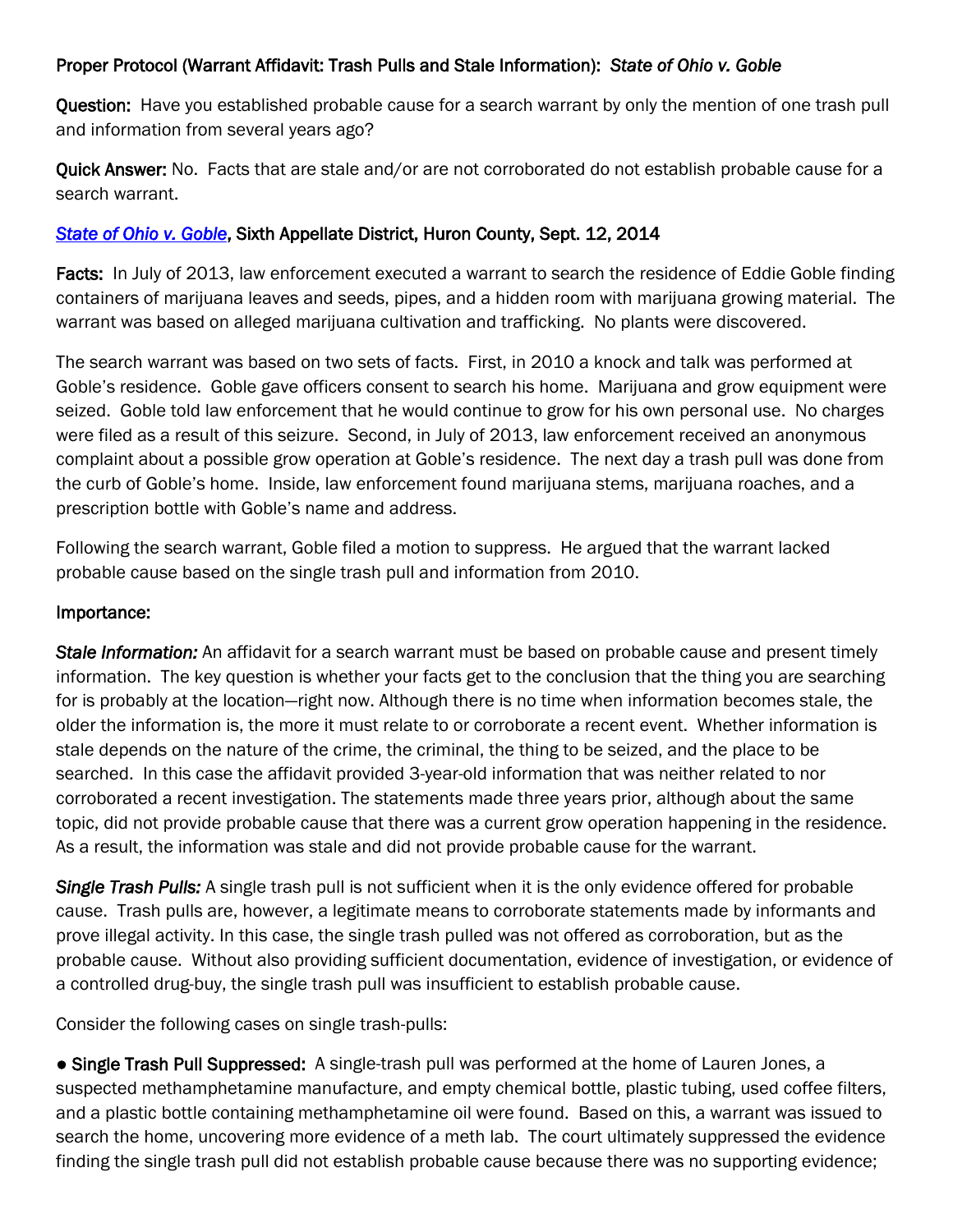such as surveillance of the house, additional trash pulls, or details about the usage, trafficking or other circumstances of drug activity at the home. The contraband recovered from the trash, while evidence of recent criminal activity, did not necessarily show the probability of presence of methamphetamine in the home. *[State of Ohio v. Jones,](http://www.sconet.state.oh.us/rod/docs/pdf/8/2013/2013-ohio-4915.pdf)* Eight Appellate District, Cuyahoga County, Nov. 7, 2013

● Single Trash Pull as Corroboration:A single trash-pull finding two large marijuana stems was probable cause for a warrant, but only when offered as corroboration to the facts that a concerned neighbor made a complaint about a possible drug growing operation and that an officer"s investigation of high home energy usage indicated a drug grow operation at the residence. The trash-pull was considered as part of the totality of the circumstances to establish probable cause for the warrant. *[State of Ohio v. Swift,](http://www.sconet.state.oh.us/rod/docs/pdf/12/2014/2014-ohio-2004.pdf)* Twelfth Appellate District, Butler County, May 12, 2014

Keep in mind: You probably know that the good-faith exception allows evidence to come in when it has been obtained by an officer who had an objectively reasonable belief that the warrant was good even though the warrant was later found to lack probable cause. The key part of this exception is the phrase "objectively reasonable belief". In this case, the court determined the information from three years prior and a single trash pull would not be reasonable for any officer to rely on as probable cause, especially when the affidavit lacked detail, evidence of investigation, and did not support the search outlined. Here, the exception did not apply. In essence, the court said that for this warrant, no well-trained, reasonable officer could rely on it. You certainly don"t want to be on this side of a court opinion. Remember to investigate through several methods (informants, tips, trash-pulls, independent research, drug-buys, etc.) not just one. And, fully detail your investigation in your affidavit, carefully linking evidence to show why the thing you want is in the location to be searched—right now.

## More on Proper Protocol

Toledo Municipal Court Warrants are Unconstitutional: On November 4, the Ohio Supreme Court issued its opinion in *State v. Hoffman*, examining the practice of the Toledo Municipal Court and how it issues arrest warrants. *[State v. Hoffman](http://www.sconet.state.oh.us/rod/docs/pdf/0/2014/2014-ohio-4795.pdf)*, Slip Opinion No. 2014-Ohio-4795, Nov. 4, 2014.

The Ohio Supreme Court determined that for 17 years the procedure used by the Toledo Municipal Court was unconstitutional because magistrates failed to make probable cause determinations before issuing warrants. Although the court found the procedure of the court was unconstitutional, it determined that the exclusionary rule applied to cases where the warrants were already executed.

Local authorities have shared that the policy and procedures for the issuance of arrest warrants changed on September 7, 2012, and they believe warrants issued on or after that date are constitutionally valid. Therefore, any warrant issued by the Toledo Municipal Court between at least 1995 to September 6, 2012, must be verified by the Toledo Municipal Clerk of Courts to determine if a probable cause determination occurred.

Please contact the Toledo Municipal Court or your local legal counsel prior to making an arrest or stop based on warrants issued before September 7, 2012. For more information see: *[Court Must Find Probable](http://www.courtnewsohio.gov/cases/2014/SCO/1104/130688.asp)  [Cause Before Issuing Arrest Warrants,](http://www.courtnewsohio.gov/cases/2014/SCO/1104/130688.asp)* Ohio Supreme Court News, Nov. 4, 2014; [Toledo Municipal Court](http://www.toledomunicipalcourt.org/) Website

16-year-old with priors can waive *Miranda:* You apprehend a teenage suspect who was thought to be involved in a felonious assault, kidnapping, and several robberies. He is taken in for questioning, given *Miranda,* and waives his rights. The suspect, who has past involvement with the system, never asks for a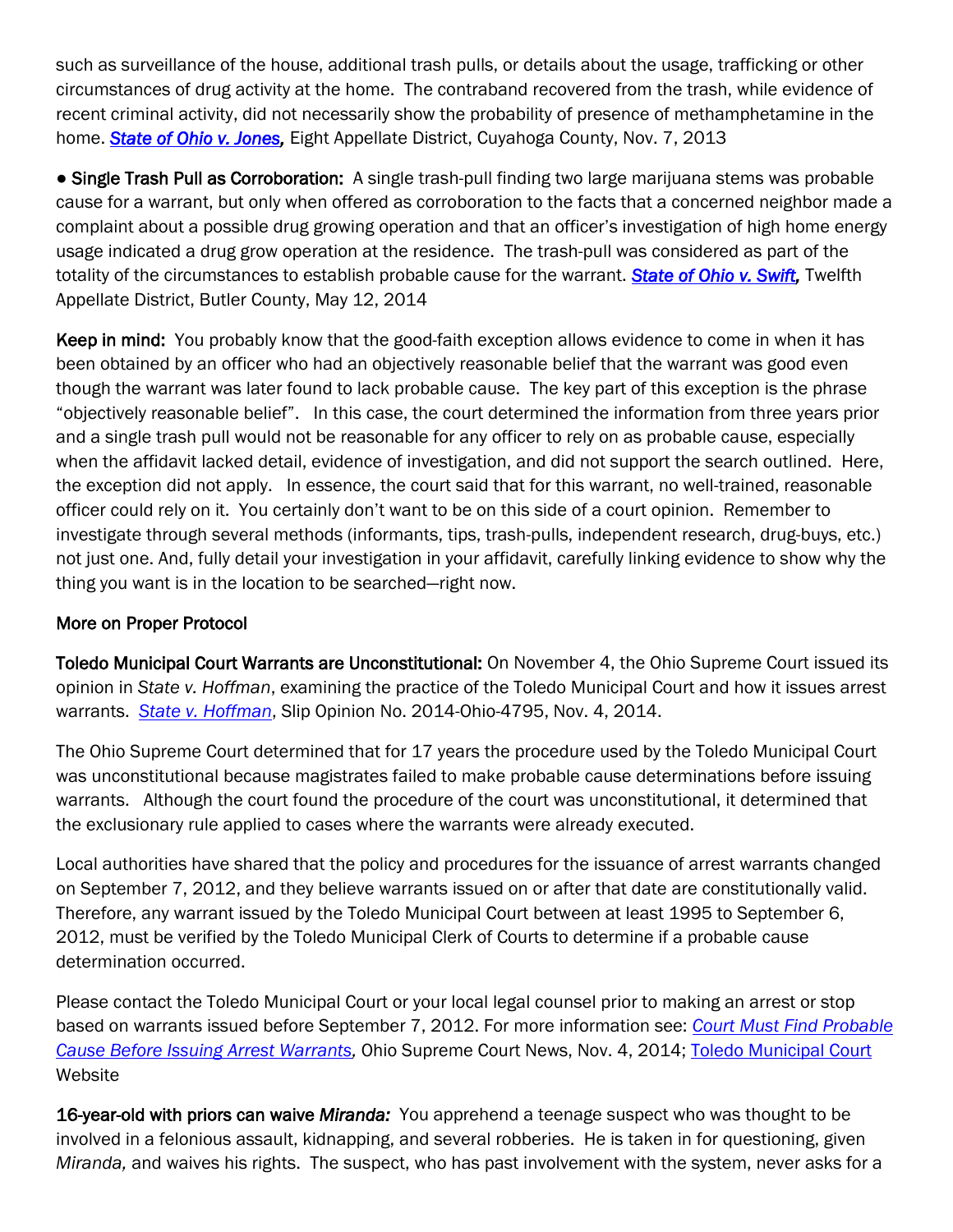parent during the two-hour interview. He admits to being involved in the robberies and takes you to an abandoned house where stolen items are discovered. Was the confession given voluntarily and intelligently even though the suspect was a child? The court in *Anderson* says yes. Rickym Anderson was 16-years-old with prior experience with the criminal justice system. When giving *Miranda* the officers explained each right to him, and he confirmed he understood. The interview itself was short, and the officers would have given breaks if Anderson asked. The court determined the waiver was valid given these factors. As a note, Ohio law also does not require a parent or guardian be present during the custodial interrogation of a minor, but the court can look at this fact to determine if the waiver of *Miranda* was valid. *[State of Ohio v. Anderson](http://www.sconet.state.oh.us/rod/docs/pdf/2/2014/2014-ohio-4245.pdf)*, Second Appellate District, Montgomery County, Sept. 26, 2014.

K-9 Alert-drugs or dog food? While on patrol you notice a motorhome traveling an unsafe distance behind a semi-truck and make a traffic stop. The driver and passenger explain they are traveling across the country to play roller derby. Both are very nervous. They give you the motorhome rental agreement showing a rental cost of \$5000.00 from a Nevada company. Suspicious of the story and high price of the rental, you call for the canine unit. The canine arrives 14 minutes later and quickly alerts on an external side compartment of the motorhome. You search the compartment to find a partial bag of dog food and other items. You then search the interior and find 195 pounds of marijuana. Did you have probable cause to search the interior of the motorhome? The court in *Cruz* said yes. Although the external compartment where the dog alerted did not contain contraband, the alert did provide probable cause to search the interior because the dog would only alert to narcotics, not to dog food. If a trained narcotics dog alerts to the odor of drugs from a lawfully detained vehicle, an officer has probable cause to search the vehicle for contraband. The false location of the alert could have been produced by the direction of the wind or the location where the drugs were hidden inside. *State of Ohio v. Cruz*, Twelfth Appellate District, Preble County, Sept. 29, 2014

## Search & Seizure (Mistaken Identify, Common Authority, and Consent to Search): *State of Ohio v. Portman*

Question: Is consent from a third-party valid if they lie about their identity resulting in your mistaken belief that they have authority to give the consent?

Quick Answer: Maybe. If the information you are given by the person seems reliable and leads you to the reasonable conclusion that they are able to give actual consent to search, then your reliance on their information is justified, even if they are lying.

#### *[State of Ohio v. Portman,](http://www.sconet.state.oh.us/rod/docs/pdf/2/2014/2014-ohio-4343.pdf)* Second Appellate District, Clark County, Sept. 26, 2014

Facts: A female escort was repeatedly raped in the basement of a clothing shop owned by Duane Portman. She identified Portman as the perpetrator alleging he threatened her with a gun. At one point there was a scuffle and she grabbed his gun, shooting in Portman"s direction as she ran away. She then went to the hospital. Later that evening Portman drove himself to another hospital with a gunshot wound to the face. His injuries drew suspicion in light of the reported sexual assault and shooting. When Portman"s girlfriend arrived at the hospital she identified herself as his "wife" and gave police permission to search "their" vehicle and "their" business—even giving officers a set of keys to open the clothing shop door. Portman also identified the girlfriend as his wife to hospital staff so she was allowed to visit in his room. Upon search of the store and car, blood was found in both locations, with a handgun in plain view in the basement of the store. Based on this, officers obtained a warrant to search the vehicle and business.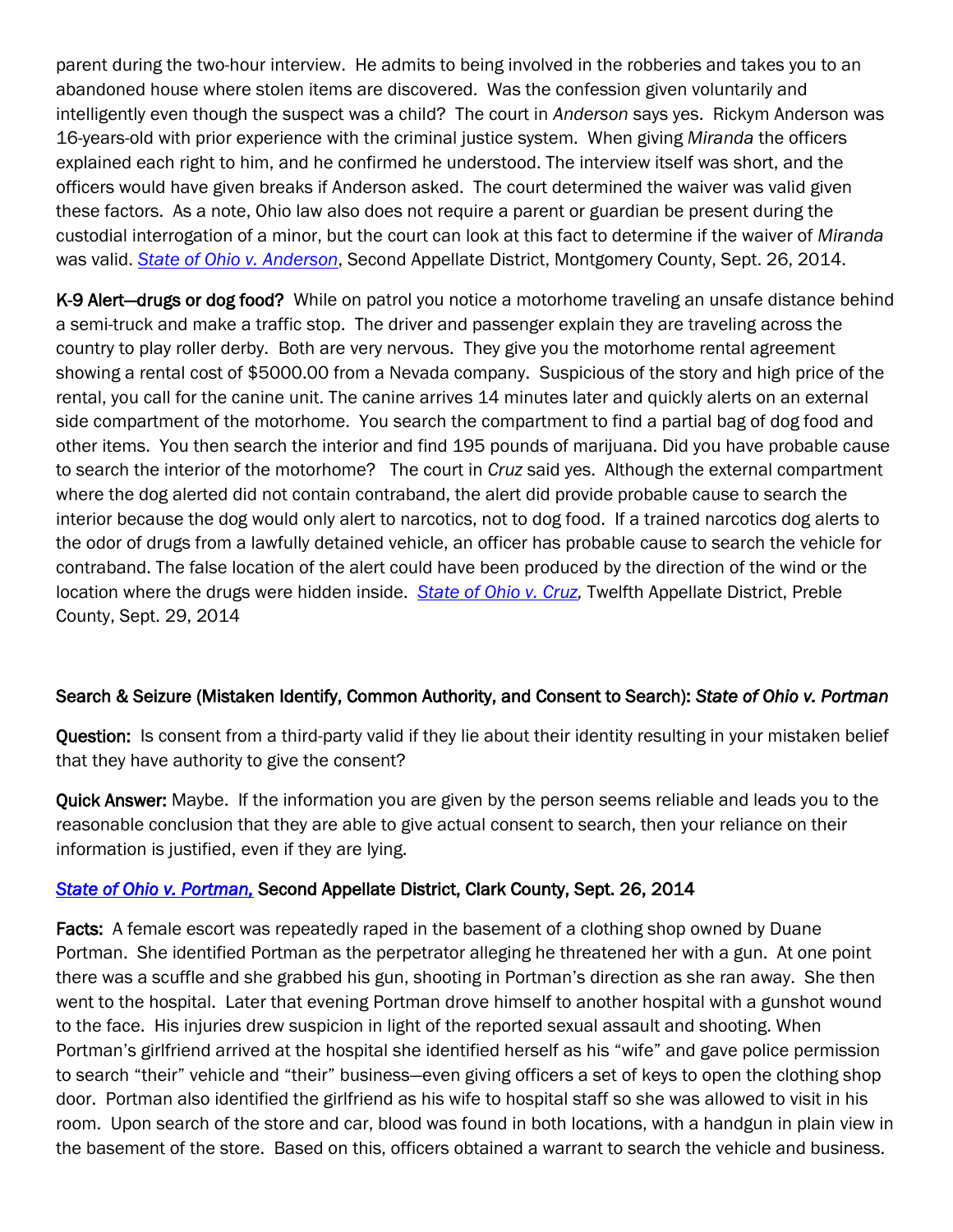Portman alleges the evidence should be suppressed because the girlfriend lacked authority to give consent.

Importance: Consent to search can be obtained from the individual who owns the property or from a thirdparty who has common authority over the property—actual ownership/authority is not necessary. Common authority means the third-party has joint access, control, or mutual use of the property. A person with common authority can consent to a search in areas they control or are common. Even if the officer erroneously believes a third-party is authorized to give consent, the consent is valid if the officer could reasonably conclude that the third-party had apparent authority to consent. Here, the officers were dealing with a woman who claimed she was married to Portman and had joint ownership of the business and car. She also produced keys to the business. Based on these facts, reliance on the girlfriend"s representations was reasonable and the consent was deemed to be authorized.

Keep in mind: The determination about whether or not the person has common authority is one of objective reasonableness. In other words, the reasonableness of your determination is judged against what an objective officer would believe under the same facts. In this case, the officers were told by Portman and the girlfriend that she was his wife. She also had keys and referred to the property and vehicle as "ours". A reasonable officer in the same situation would believe she had the authority to consent. In fact, most of the officers dealing with the situation believed she was his wife and documented that fact in the reports.

Another Look: Consider the following cases addressing the question of common authority and consent to search:

● Ex-girlfriend with a key and personal items in residence is a close call: John Bump was accused of sexually abusing two children. One child was the son of live-in-girlfriend Lora Carmen. Carmen kept all of her possessions in the home and shared joint access to the computer. When Carmen learned of the allegations she stopped sleeping at his residence and moved some of her personal items out. The police then called Carmen to obtain her permission to search the residence. She agreed, explained the current living situation, and met the officers at the residence. At no time did she tell officers she had permanently moved out. Carmen unlocked the door and let the officers into the residence. The computer and other evidence were seized. The court determined it was a close call whether the police had a reasonable belief that Carmen had authority over Bump"s residence at the time of the search. Ultimately, the court determined that possession of the key to the residence and the fact she still had items there were major factors in showing authority over the property. As a result, her consent was valid. *[State of Ohio v. Bump,](http://www.sconet.state.oh.us/rod/docs/pdf/3/2013/2013-ohio-1006.pdf)* Third Appellate District, Logan County, Mar. 18, 2013

● Estranged girlfriend gives consent for a general search, reasonable to include examination of specific items: Police responded to a call on an alleged shooting, taking Bobby Lee Roberts into custody. Upon entering the home, the officer detected the odor of gunpowder, saw a .40 caliber casing on the floor, and an apparent bullet hole in the wall. The officer asked the victim, Robert"s girlfriend, where the guns were kept in the house. She showed him a closet in the bedroom and asked the officer to remove all the weapons. The officer searched the closet finding a number of firearms, as well as a cigar box that contained drug paraphernalia. Roberts argued his estranged girlfriend was not able to give valid consent to search the cigar box, even if the closet was considered "common". The scope of a search is generally defined by its expressed object and in this case the girlfriend testified that she specifically gave the officer permission to search for guns. There was no indication that she limited the scope of the search or that she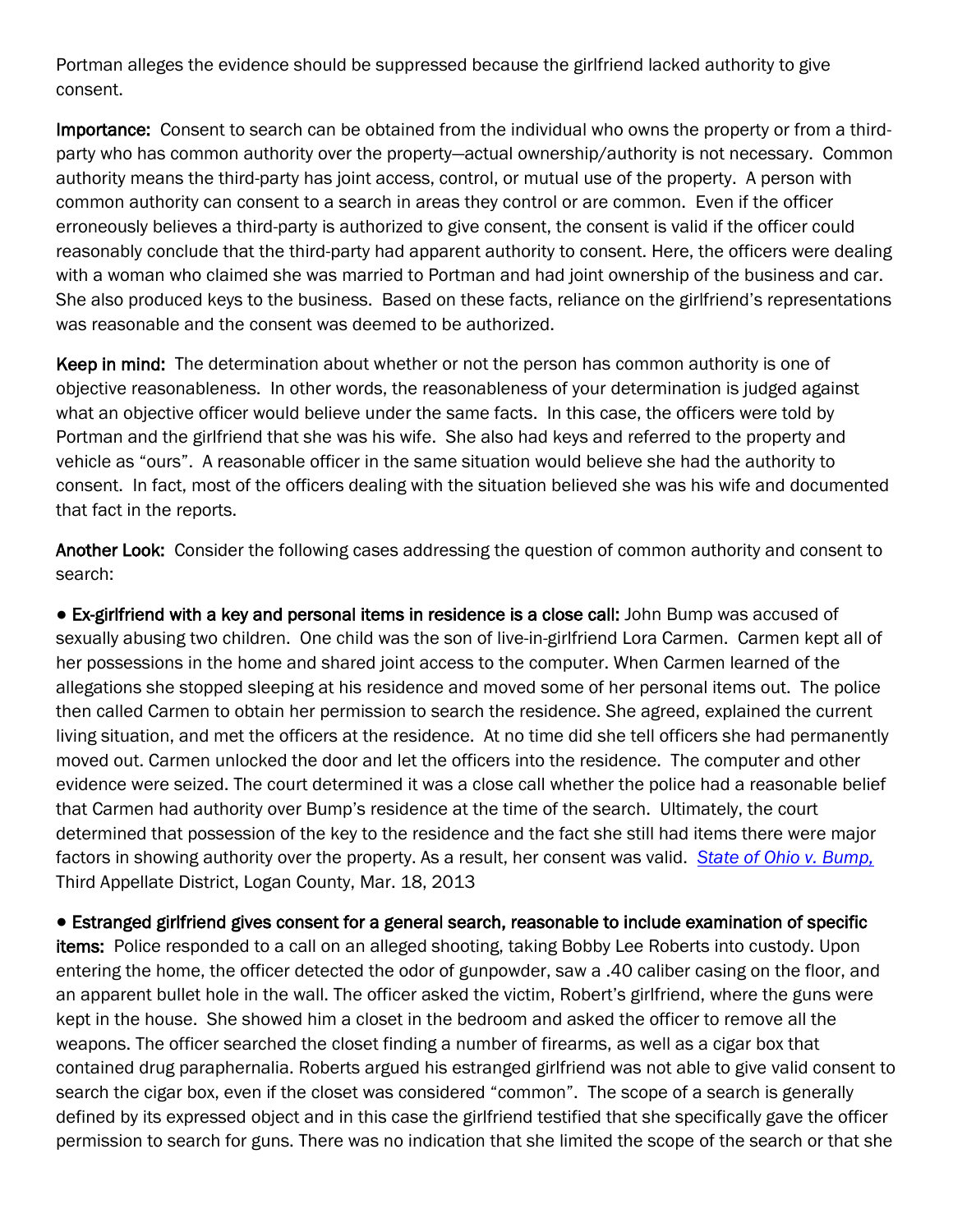told the officer how many guns were in the closet. Based on the totality of the circumstances, the girlfriend"s consent to search the closet for firearms, specifically a handgun, would reasonably include the cigar box. *[State of Ohio v. Roberts,](http://www.sconet.state.oh.us/rod/docs/pdf/9/2014/2014-ohio-4126.pdf)* Ninth Appellate District, Medina County, Sept. 22, 2014

## More on Search and Seizure

Not a seizure if the person is sleeping: While on patrol you notice a vehicle back into a parking space in an apartment complex. After a few minutes, you note the car is still running and no one had exited. Finding that suspicious, you approach and notice a man slumped over the driver"s seat. You knock on the window and the man does not respond. Your partner opens the passenger door, reaches inside, turns off the engine, and removes the key. At this point, the man wakes up and you ask him a few questions. The man is very confused. You note a strong odor of alcohol and bloodshot, glassy eyes. A field sobriety test confirms the man is impaired and you arrest him. Was entry into the car a seizure? The court in *Ridley* says no. Because Brian Ridley was not capable of deciding whether he was free to leave because he was sleeping and unaware of the officers, the officers" approach to his car cannot be considered a restraint of his personal liberty and therefore not a seizure under the Fourth Amendment. The person must be aware of the restraint to trigger their Constitutional rights. *[City of Columbus v. Ridley](http://www.sconet.state.oh.us/rod/docs/pdf/10/2014/2014-ohio-4356.pdf)*, Tenth District, Franklin County, Sept. 30, 2014

Consent to search a purse means I can search the wallet too: You stop a vehicle with a headlight out and expired tags. After obtaining the driver"s information, you determine the car should be towed and order the driver and passenger to get out. You ask the passenger for identification. She gives you her name and social security number. A search in LEADS comes back clean, but you remember her name as someone possibility associated in a theft case. The passenger denies any involvement in the case. You ask to search her purse and she agrees. Inside you find her wallet containing identification cards that are not hers. One of the cards has the name of a theft victim. You arrest the passenger. By opening and searching the wallet did you go beyond the scope of consent? The court in *Korb* said no. Under the circumstances the officer reasonably understood the scope of the consent to include the wallet because it was contained in the purse. At no point did Ashley Korb give limitations to or state an objection about the search. She stood next to the officer and was cooperative during the entire process. *[State of Ohio v. Korb,](http://www.sconet.state.oh.us/rod/docs/pdf/11/2014/2014-ohio-4543.pdf)*  Eleventh Appellate District, Lake County, Oct. 14, 2014

## OVI (Coerced Blood Draw): *State v. Brunty*

Question: When attempting to obtain a blood sample, is consent from the suspect valid if you say "you can consent or I will get a sample by force".

Quick Answer: No. A statement like this is coercive in nature. The individual is not given a real choice because any reasonable person would chose to say yes rather than have their blood taken by force.

## *[State of Ohio v. Brunty,](http://www.sconet.state.oh.us/rod/docs/pdf/11/2014/2014-ohio-4307.pdf)* Eleventh Appellate District, Ashtabula County, Sept. 30, 2014

Facts: As a result of a vehicle collision resulting in death, the prosecutor ordered a blood sample, without a warrant, to be taken from Jeffery Brunty by using any reasonable force necessary. The trooper indicated there was no suspicion that Brunty was under the influence during the clearing of the accident scene. Troopers asked Brunty if he would voluntarily provide a blood sample, and he responded he would not. The trooper then informed him he could obtain it by force, if necessary. Brunty then said he did not wish to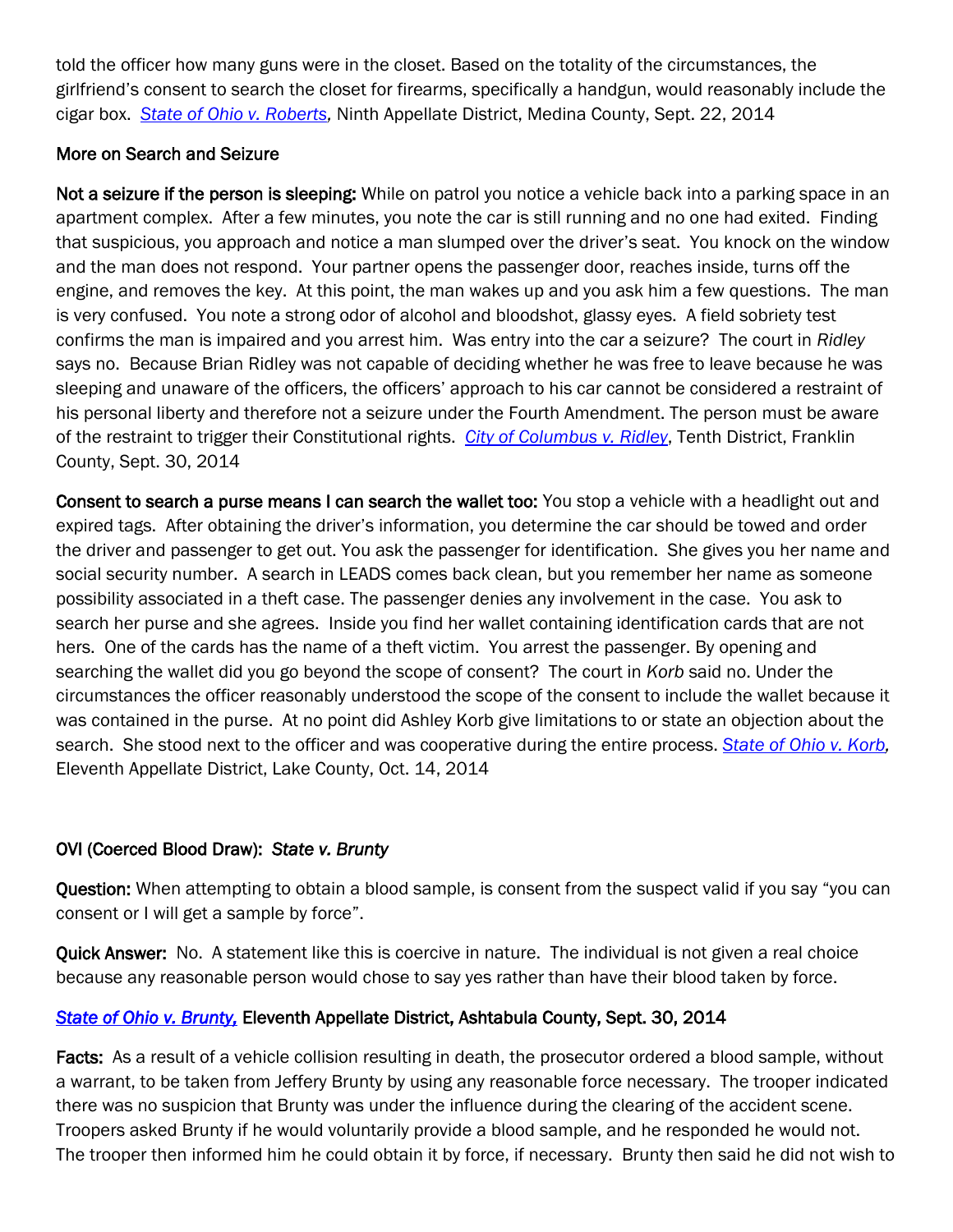give one, but would go with the trooper and take the test. The blood sample indicated Brunty had methamphetamine in his system. Brunty filed a motion to suppress claiming the consent to the blood draw was not voluntary.

Importance: When police request the extraction of blood from an individual, that request constitutes a search and seizure. A warrant or voluntary consent is required to proceed with the test. Although Brunty eventually did agree, the consent was determined not to be voluntary, but coerced. This is because the question was posed by the officer really wasn"t a question. This was because a typical reasonable person in this same situation would consent to the test rather than be subject to a forcible withdrawal. The fact that the officer told Brunty he would take the same by force coerced Brunty into saying yes. In essence, Brunty had the choice to give blood by force or voluntarily—either way his blood was being taken. Brunty had no real choice in the matter at all.

Keep in mind: You may be thinking that this outcome doesn't seem right because in OVI homicide cases you know you can get a blood test no matter what the person says, right? So why wasn"t that the case here? Well, implied consent is only triggered when an officer has reasonable grounds to believe the person was operating or in physical control of a vehicle under the influence. Here, the troopers did not believe Brunty was under the influence at the scene so implied consent did not apply. That is why the voluntariness of Brunty"s consent mattered. Otherwise, a warrant would have been required to obtain the blood. Ohio's implied consent statute can be found at [R.C. 4511.191.](http://codes.ohio.gov/orc/4511.191)

## More on OVI

Physical control from the passenger seat? A dispatch call comes in that a vehicle is pulled over on the Ohio Turnpike and a female is walking away from it. You arrive at the mile marker, but find neither a vehicle nor a female. About 20 minutes later you find an intoxicated female walking along the road. You take her to the nearest travel plaza where she identifies the vehicle she had been in. There is a man sitting in the passenger seat, and the keys are under his leg. You notice a strong smell of alcohol and his red, glassy eyes. The man refuses to answer questions or take sobriety tests. Based on your experience and training you know he is under the influence. The vehicle is secured, and you place the man in the patrol car. You arrest him for OVI. Did you have probable cause for an OVI since the man was in the passenger seat? The court in *Rodich* says yes*.* [R.C. 4511.19](http://codes.ohio.gov/orc/4511.19) defines physical control of a vehicle when someone is in the driver"s seat and has possession of the vehicle"s ignition key. Based on facts that the vehicle moved from the point the female exited to the travel plaza, Michael Rodich was inside the vehicle with the keys, and no other person was around the car, circumstantial evidence reasonably leads to the conclusion Michael Rodich drove the vehicle to the plaza. As a result, he was in physical control of the vehicle while under the influence, and the arrest was proper. *[State of Ohio v. Rodich](http://www.sconet.state.oh.us/rod/docs/pdf/6/2014/2014-ohio-4399.pdf)*, Sixth Appellate District, Sandusky County, Oct. 3, 2014

## Intoxilyer 8000 Round Up:

● Accused may contest test results and operability of Intoxilyzer 8000: The Ohio Supreme Court in *Cincinnati v. Ilg*, says a person charged with OVI now has the right to challenge the accuracy, competence, admissibility, relevance, authenticity, or credibility of the results of the Intoxilyzer 8000. The person may also challenge whether the machine was operated properly at the time of the test. This means facts like how you perform the test, your certification, and whether the machine is functioning properly will be called in to question more by criminals. Make sure you are properly trained and your machine is certified and